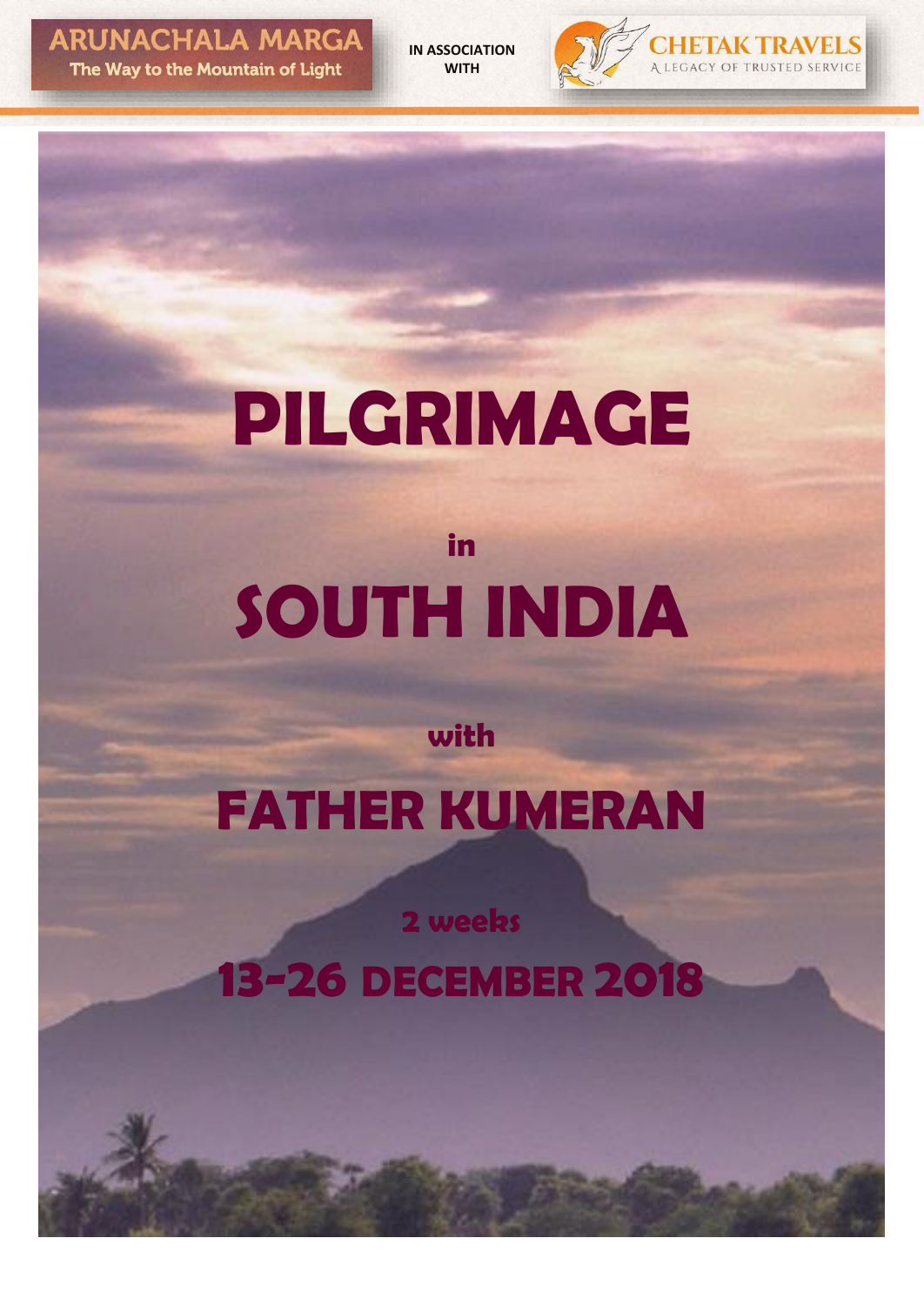**IN ASSOCIATION WITH**



### ITINERARY

| <b>DATE</b>              | <b>PLACE</b>                                                                         | <b>HOTEL</b>                                              | <b>DISTANCE</b> |  |
|--------------------------|--------------------------------------------------------------------------------------|-----------------------------------------------------------|-----------------|--|
| 13-Dec-18<br>Thursday    | Meet in <b>CHENNAI</b>                                                               | <b>Benzz Park</b><br>www.benzzpark.com                    |                 |  |
| 14-Dec-18<br>Friday      | <b>KANCHIPURAM</b>                                                                   | <b>GRT</b>                                                |                 |  |
| 15-Dec-18<br>Saturday    | The Temple of the Goddess<br>Kamakshi and her Beloved<br>Ekambareshwara-Shiva        | www.grthotels.com/kanchipuram                             | 75 kms/2 hrs    |  |
| 16-Dec-18<br>Sunday      |                                                                                      |                                                           |                 |  |
| 17-Dec-18<br>Monday      | <b>THIRUVANNAMALAI</b><br>Where Shiva appeared as a<br>Pillar of Fire and now stands | <b>Sparsa</b><br>www.sparsaresorts.com                    | 120 kms/3 hrs   |  |
| 18-Dec-18<br>Tuesday     | as the Holy Mountain<br>Arunachala                                                   |                                                           |                 |  |
| 19-Dec-18<br>Wednesday   |                                                                                      |                                                           |                 |  |
| 20-Dec-18<br>Thursday    | <b>CHIDAMBARAM</b>                                                                   | Lakshmi Villas                                            | 150 kms/4 hrs   |  |
| 21-Dec-18<br>Friday      | Where Shiva-Nataraja dances<br>the Cosmic Dance                                      | www.lakshmivilas.co.in                                    |                 |  |
| 22-Dec-18<br>Saturday    | <b>VELANKANNI</b><br>Where Mother Mary<br>appeared and performed<br>many miracles    | <b>Clinton Park Inn</b><br>http://www.clintonparkinn.com/ | 100 kms/3 hrs   |  |
| 23-Dec-18<br>Sunday      | <b>PUDUCHERRY</b><br>Walking around the<br>Old French Colony                         | Shenbaga<br>http://www.shenbagahotel.com/                 | 160 kms/4.5 hrs |  |
| 24-Dec-18<br>Monday      | <b>CHENNAI</b>                                                                       | <b>Benzz Park</b>                                         | 150 kms/3.5 hrs |  |
| 25- Dec -18<br>Tuesday   | Pray in Christian sites of St<br>Thomas and Hindu Temples                            | www.benzzpark.com                                         |                 |  |
| 26- Dec -18<br>Wednesday | Pilgrimage Ends                                                                      | Check-out from Benzz Park Hotel                           |                 |  |

#### **PLEASE NOTE**

This is a SPIRITUAL PILGRIMAGE and NOT A TOUR. Therefore participants should be spiritually inclined and open to the Divine Mystery as revealed in the traditions of ancient India.

Fr Kumeran will personally guide you in this sacred Journey.

For more info on ARUNACHALA MARGA and FR KUMERAN see *www.arunachala-marga.wixsite.com/kumeran*